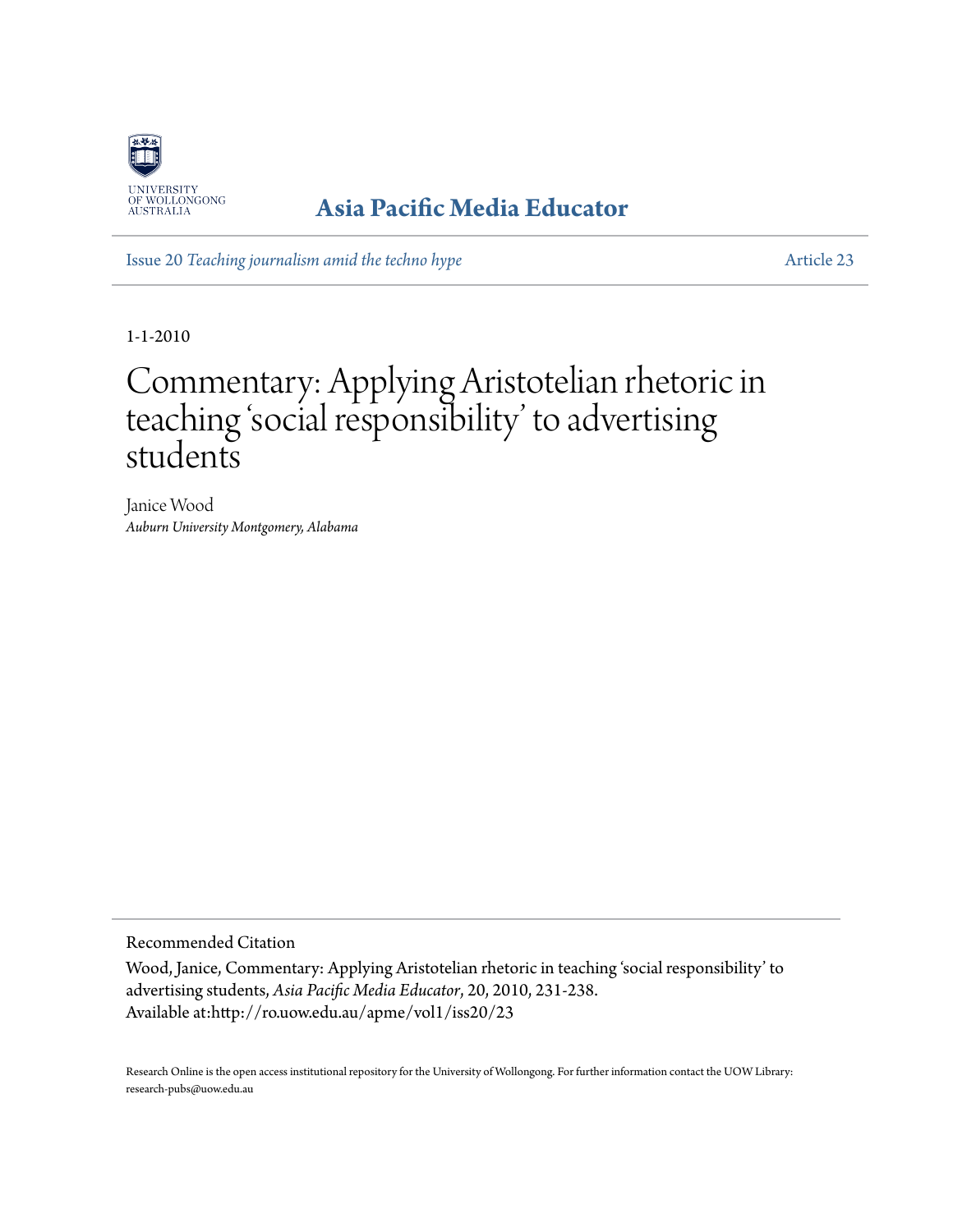## **Commentary** Applying Aristotelian rhetoric in teaching 'social responsibility' to advertising students



**Janice Wood**  Auburn University Montgomery, Alabama jwood11@aum.edu

Advertising is a highly visible business activity aimed at enticing potential customers to try new products and services. In the United States, advertising is monitored by the federal, state, and local governments, better business bureaus, the media, consumer groups, other advertisers, and the advertising industry itself – and criticized by all concerned. Overall, the common goals are to maximize the effectiveness of the commercials for the respective advertisers and minimize the negative impact on the American public.<sup>1</sup>

"Social responsibility" in advertising, as defined broadly in a popular textbook, involves "doing what society views as best for the welfare of people in general or for a specific community of people," distinguishing it from the more specific term, "ethical advertising." The latter, described as "doing what the advertiser and the advertisers believe is morally right in a given situation,"<sup>2</sup> is paired in this book and others like it with a code of ethics or a list of practices condoned or condemned by the Federal Trade Commission or other regulatory agency.

In practice, the concepts of social responsibility and ethical advertising are closely related. For example, the American Marketing Association in the introduction to its Statement of Ethics calls members "stewards of society in creating, facilitating and executing the transactions that are part of the greater economy." 3 Similarly, the American Association of Advertising Agencies in its Standards of Practice holds that agencies should serve as a "constructive force in business," avoiding unethical practices that "lead to financial waste, both in advertisements and in the institution of advertising." 4

Spokespersons for the advertising industry often cite its commitment to social responsibility in the work of the Advertising Council. Since 1941, it has sponsored the production of public service announcements for non-profit organizations and government agencies for causes such as disaster relief, literacy, safe driving, and healthrelated issues. Self-regulatory measures also encourage responsible advertising. The National Advertising Review Council works to resolve disputes between advertisers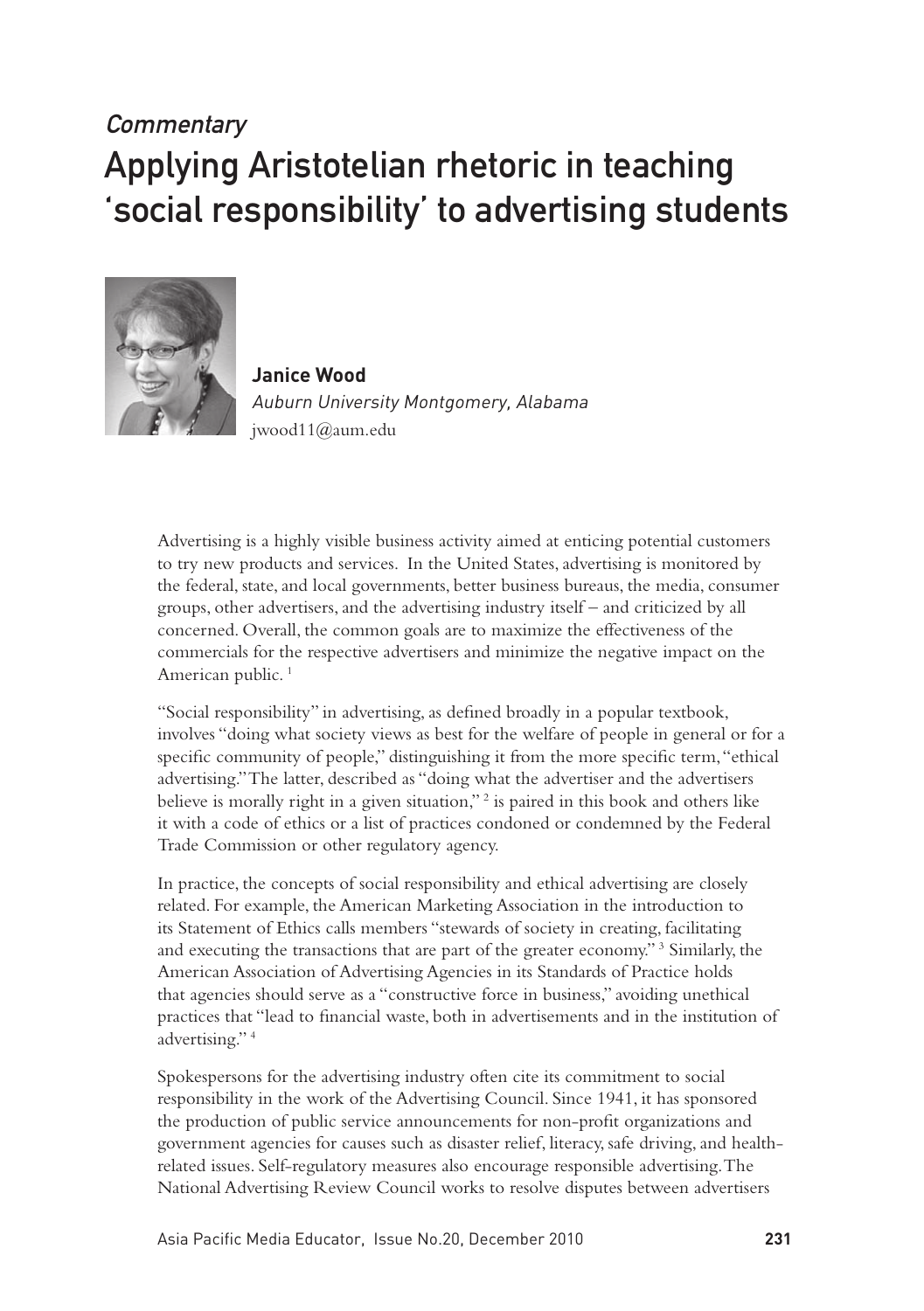and complainants over specific claims, thereby hoping to build public confidence in advertising,<sup>5</sup> and the Children's Advertising Review Council monitors promotions directed toward children and responds to public concerns. In the first six months of 2010, CARU made recommendations in seventeen cases for modifying advertisements, packaging, and web sites for child-related products such as food, toys, vitamins, and forms of entertainment. 6

Along with concerns about children's advertising, a few other specific social issues resurface for advertisers from time to time. Ever since the reforms of the late 1990s to how cigarettes are marketed and advertised, spokescharacters Joe Camel and the Marlboro Man have vanished. Yet advertisers still align themselves with tobacco interests, which could trouble the public. Organizations within the advertising industry filed a "friends of the court" brief supporting the appeal of tobacco companies of a lower-court ruling that upheld the constitutionality of most of the regulations included in the Family Smoking Prevention and Tobacco Control Act of 2009. Although the groups argued for the value of commercial free speech rights, consumers might see in this action only support in favor of a product determined to be harmful.<sup>7</sup>

Critics also have repeatedly questioned whether advertisers have been responsible in regard to the privacy of customers, especially with the continuing growth of the internet for marketing purposes and the inception of "cookies" and "data mining" to track consumers' online activities. FTC Chairman Jon Leibowitz declared privacy rights as an ongoing concern for his agency and made public in 2010 his intentions to work with Congress to write legislation that further safeguards consumers who cruise the internet from invasions of privacy by marketers as well as deceptive business practices. Possible legislation could limit marketing efforts but might also go as far as banning some types of online businesses. 8

Public attitudes toward the advertising profession were a major concern for the American Advertising Federation when it helped establish the Institute for Advertising Ethics at the University of Missouri in June of 2010. Participants in a 2007 Gallup/ USA Today Poll ranked advertising practitioners ahead of lobbyists and car salesmen in perceived honesty and ethical behavior; however, all other professionals were seen as more ethical, including members of Congress, state officeholders and business executives. The public expects more, as shown in other research from the University of Missouri, which found "honest advertising" to be the single most important contributor to a company's reputation.<sup>9</sup>

When the Institute for Advertising Ethics opened, the industry's leading publications reflected the skepticism they sensed from the public. According to *Brandweek*, four members of the center's advisory board represented agencies that had been involved in recent financial scandals or public trust issues. 10 *Advertising Age* encouraged advertisers to seriously debate the ethical issues that marred the profession's reputation, citing the willingness of some marketers to obscure facts from consumers when pitching financial products such as mortgages and loans. 11

Students of advertising thus need to be taught to look at the contributions that advertising makes to the health of the economy and the welfare of society. There appears to be *no shortage* of material available to facilitate classroom instruction. Advertising textbooks commonly contain the aforementioned codes of ethics and FTC guidelines. Resources available from the Advertising Educational Foundation,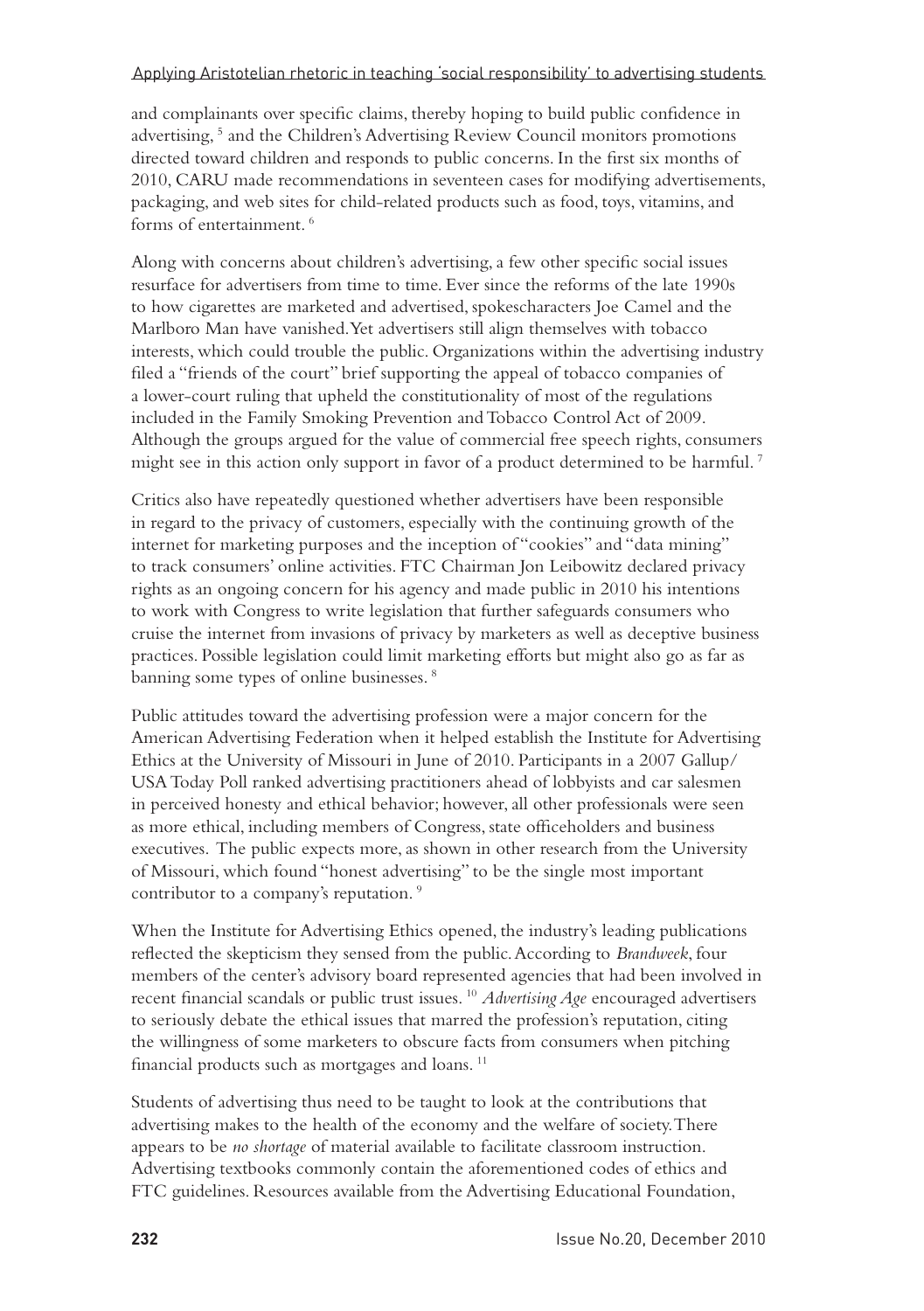<sup>12</sup> the Advertising Division of the Association for Education in Journalism and Mass Communication, 13 and professional organizations include materials on ethics and social responsibility.

Much of what students learn rests on the priorities set by instructors. They might teach that advertising's responsibility in society is to make clients more profitable and thereby more capable of making bigger contributions to society, a reasonable point but hardly obvious to most consumers. Or instructors may propose a more proactive role favored by the public, according to research. A study found that 70 percent of respondents are willing to pay more for products marketed by companies they can clearly identify as socially responsible. 14 They, as consumers, may be asking for *their* best interests to be addressed by advertisers, not just companies seeking profits. Apparently, the industry and the public hold fundamentally different views on what "social responsibility" in advertising means. Educators, through research and teaching, might be able to close the gap in perception.

What goes on in advertising classes also reflects the attitudes that students bring with them from their individual backgrounds. The topic of social responsibility in advertising became contentious in the classroom when I was a novice college-level instructor. In this case study, I applied to the situation some of the principles of Aristotelian logic that I had been studying in a graduate seminar on rhetorical theory at a university nearby.

## **Situation**

The classroom challenge I faced arose in an introductory advertising class at a private liberal arts college in southeastern United States. Sponsored by a major Protestant denomination, this college boasted a student body of about 2,500 undergraduates that was approximately 95 percent white with predominantly students from the sponsoring church. In this particular class, most students were junior or senior majors in communication arts or business. One of the most vocal students double-majored in both fields and served as an officer in a campus organization that promoted free enterprise. His father, who owns a practice as a certified public accountant, had set for the student an entrepreneurial example.

When I broached the subject of advertisers having a moral obligation to society, the students adamantly defended advertising solely as an arm of business with no role beyond the selling of products and rejected the idea that advertisers bear any burden of social responsibility. They saw advertisers as holding a "right" to positively portray their products and services in the free-enterprise system. For consumers who might be misled, their recommendation was *caveat emptor* ("let the buyer beware"). The students also saw no need for advertisers to be concerned with the impact of advertisements on society.

The students seemed to see the field of advertising from one point of view. The business entrepreneur sets out to make money, which means he should be allowed to do so without governmental or societal intervention. They assumed the consumer ought to know that advertising was meant to sell products with a one-sided argument. Evidenced by this viewpoint and the strong support of the Republican candidate in the recent Presidential election, the campus preferred GOP politics. The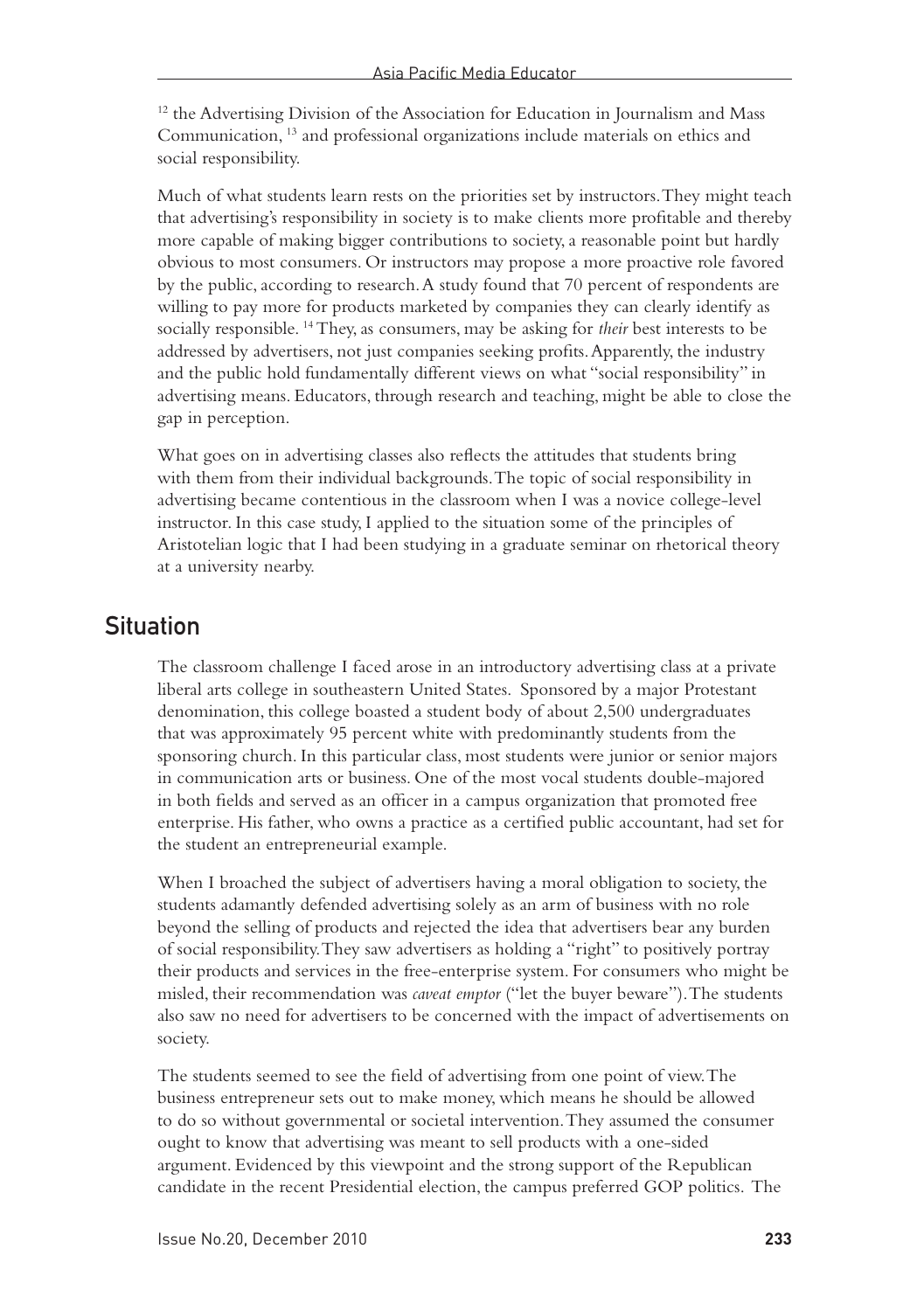Applying Aristotelian rhetoric in teaching 'social responsibility' to advertising students

students favored laissez-faire policies with the government staying out of the way of business. They might also have advocated the "prosperity gospel" of the late 20th century, popularized by televangelists. For them, Christians' success from using their intelligence and resources to make money and find evidence of their faithfulness to God $<sup>15</sup>$ </sup>

## **Discussion**

Aristotle, in his *Rhetoric*, drew a generalized picture when offering insights into the minds of college-age students. In describing the "youthful type of character," Aristotle characterized members of this group as inclined toward "strong passions," "quicktempered and apt to give way to their anger," and "accepting [of] the rules of society in which they have been trained – not yet believing in any other standard of honor." Additionally, "they have exalted notions, because they have not yet been humbled by life or learned its necessary limitations" and "think they know everything." 16

Consequently, students might well have been expected to support the commercial aspects of advertising with which they had already become familiar, possibly becoming angry and/or defensive when questions arose over the moral obligations to be truthful and transparent in promoting new products and services. When confronted with new notions about social responsibility, they might continue to advocate the advancement of commercial interests as still the primary concern of advertising.

However, one factor that Aristotle could not have envisioned for a college classroom was the impact of digital technology on recent generations of students. The college environment changed significantly as "digital natives" – those born in the early 1990s - entered classrooms with their thinking patterns and learning experiences shaped by using computers, the internet and social networking media. The digital generation gap has challenged educators to go beyond traditional teaching techniques to forge innovative ways of engaging young minds in the learning process. 17

Whether speaking to students or other audiences, Aristotle recommended *rhetorical* communication methods that focused on the ability of the communicator to move an audience to action with a compelling argument, strengthened by involving logical, ethical, and psychological factors. Complementing the rhetorical method is the Socratic *dialectic* approach. This starts with a dialogue between two or more individuals matching wits in attempts to change each other's minds. 18 The *Socratic method* has long been used in educational settings as instructors pose questions for students to stimulate their critical thinking. As one is answered, another question is followed up to push students beyond the limits they knew toward deeper understanding.<sup>19</sup>

Had I used Socratic questioning when I encountered the students' resistance, I might have followed up with questions that forced them to reconsider their original thoughts. However, as a beginning instructor, I opted for the lecture format, which in hindsight, was less conducive to changing attitudes or teaching values and more applicable for simply conveying information. 20

A former advertising professional, I was relatively new to teaching and still not fully acclimated to the classroom. I more closely resembled Aristotle's "men in their prime" with "neither that excess of confidence, which amounts to rashness, nor too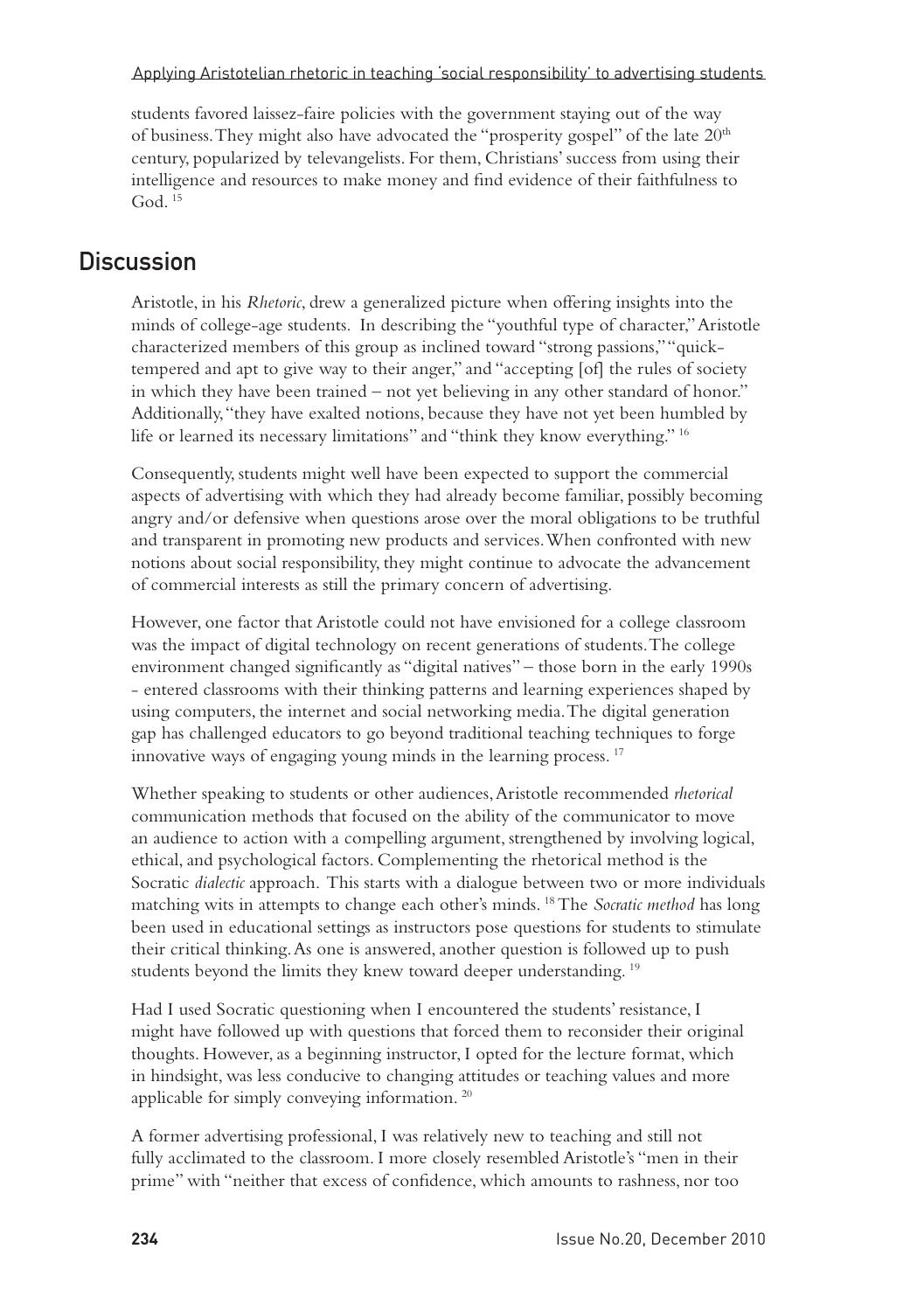much timidity, but the right amount of each." "In regard to anger and desire, they will be temperate as well as brave," and "all their excesses or defects are replaced by moderation. …" 21

From the students' negative response, my reaction to the students came across as disapproving as I emphasized the concept of social responsibility for advertisers as superior to theirs. A video, *"Killing Us Softly: Advertising's Image of Women,"* shown at this point in the discussion seemed to further polarize the disparate viewpoints; many students saw the video's claims as exaggerated beyond consideration. While closer to Aristotle's model of "prime" moderation than the students, I failed to reach the ideal of remaining wise and dispassionate in the midst of dispute.

## Findings

Afterward, I developed a strategy utilizing Aristotle's three main types of proof – *pathos, ethos,* and *logos* - which would prove to be helpful should similar circumstances present themselves again. While the purpose of a classroom presentation is not necessary to win an argument or persuade a crowd, as Aristotle might have intended his rhetoric, his principles would tailor a lesson to the particular group of students. As one observer points out, the standard lecture format must "be adapted to a much less homogeneous body of learners and their learning needs, lecturers will have to address individual learning needs and styles much more closely than in the past." 22 This format might lend itself more easily to helping students understand how and why ethical decisions were made rather than guiding them on how to make their own judgments.

#### **•**  *Pathos* **(emotion):**

In dealing with the flaring of tempers in the classroom, I might well have heeded Aristotle's wisdom that "growing calm is the opposite of growing angry." He further wrote: "Also, we feel calm towards those who humble themselves before us and do not gainsay us." 23 Therefore, I realized that it becomes more important in the classroom for me to minimize any threat to the students' point of view. I might have acknowledged their articulation of advertising's more commercial interests as indeed an important aspect while encouraging them to further discuss the subject, perhaps on a more personal level. This might produce concerns from a Christian perspective about the work ethics or protectionist views on assuring that advertising is truthful. While ever mindful of the volatility in a classroom, I should establish a low-key approach while keeping my own display of disagreement and/or temper in check. Then, I might propose that balancing the needs of advertisers with those of society as a whole has been difficult for everyone involved before introducing factual materials from the textbook and lecture notes. The video that presented criticism of advertising would be more appropriate at the end of the lecture when students were not as emotionally involved.

#### **•** *Ethos* **(speaker's authority):**

My presence in the classroom as an authority figure produced only limited influence. I could earn more credibility than in the previously mentioned classroom situation by regarding the students' viewpoints with greater respect and maintaining an open environment. Authoritative sources as the Bible, well-known individuals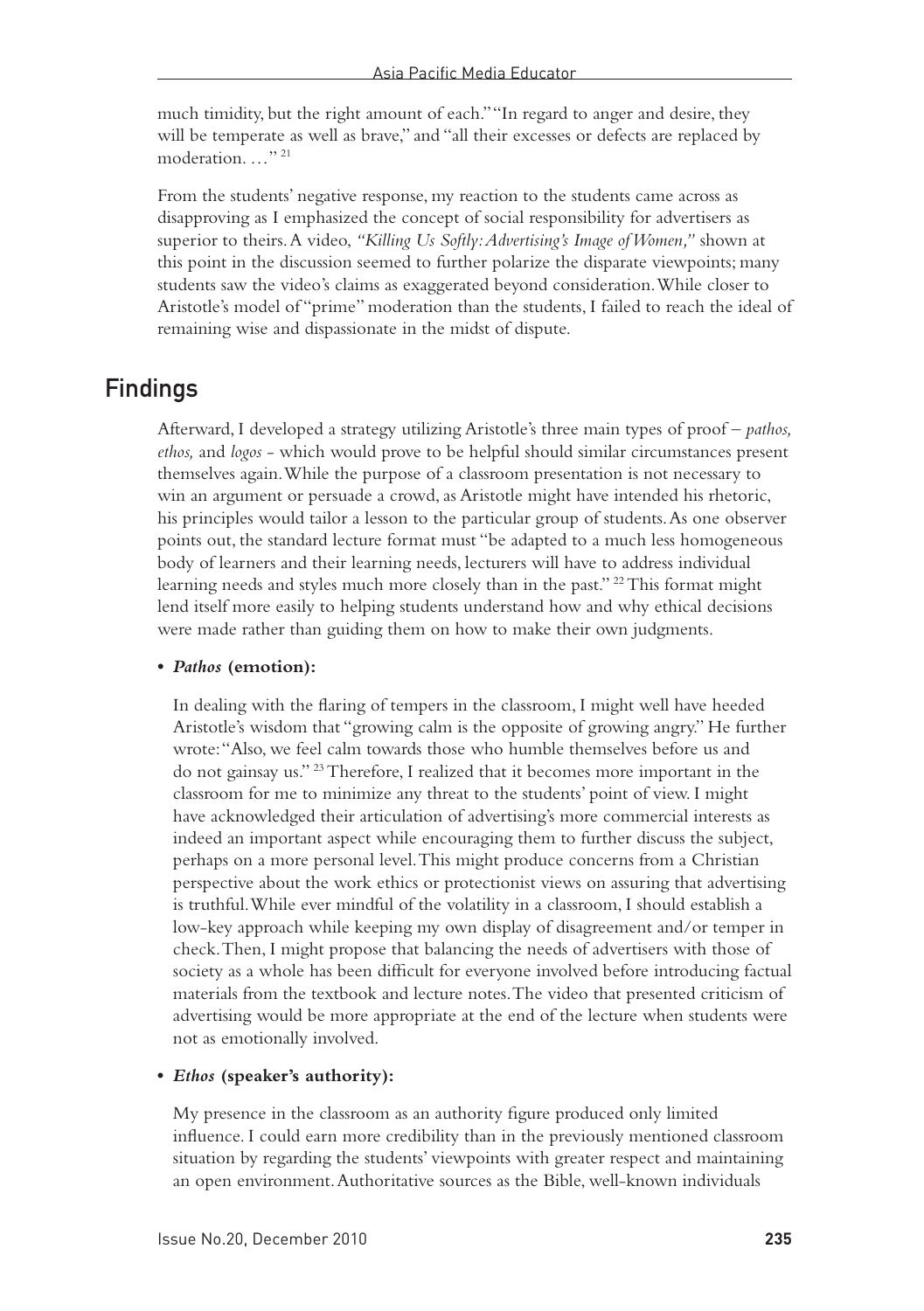#### Applying Aristotelian rhetoric in teaching 'social responsibility' to advertising students

in the advertising community, and additional research materials should be used to reinforce the textbook's points on balancing the positive and negative effects of advertising in today's world. While I emphasized my own background in professional advertising, I had yet to develop confidence in the classroom that was likely to be reinforced by experience over time.

#### **•**  *Logos* **(reason):**

The textbook used in this class offered a thorough examination of the agencies, councils, courts, and individuals involved in regulating advertising. It might be pointed out to the students that the very presence of these entities suggests that society prefers some controls over advertising. As well, a presentation of the specific types of regulations and court rulings imposed would be useful in helping students discern between advertising in general and deceptive advertising. It might also be effective to offer current examples from the advertising industry, such as the ongoing controversy over cigarette advertising, especially the alleged pro-smoking effect of Joe Camel on children. Recent articles from *Advertising Age* magazine would demonstrate the range of issues being debated within the professional advertising world.

### **Conclusion**

The classroom conflict that I faced as an instructor and my subsequent search for understanding the relevant issues seemed almost as complex as the subject matter itself. Just as advertisers must balance their roles in financial and social responsibility, educators should strive to accommodate the needs of students and the demands of the academic content to create respectful and productive learning environments. In this case study, I found in classical rhetoric a fresh perspective on classroom challenges.

Hopes also run high that the new Institute on Advertising Ethics at the University of Missouri can also bring a fresh perspective to the debates over advertising's social responsibility being conducted in classrooms, industry publications, offices, and society at large. The initial research being planned will focus on understanding consumers' perspective on advertising ethics, which will in turn help educators train savvier employees for the industry and wiser citizens of a society based on free enterprise.<sup>24</sup>

### **Notes**

- <sup>1</sup> William F. Arens, Michael F. Weigold, and Christian Arens, *Contemporary Advertising*, 11<sup>th</sup> edition (New York: McGraw-Hill, 2008), 70-71, 74-93.
- 2 Ibid., 70.
- 3 Statement of Ethics, American Marketing Association, http://www.marketingpower.com/ AboutAMA/Pages/Statement20%of%20Ethics.aspx (accessed July 1, 2010).
- 4 Standards of Practice, American Association of Advertising Agencies, http://ams.aaaa.org/ eweb/upload/inside/standards/pdf (accessed July 1, 2010).
- <sup>5</sup> National Advertising Review Council, www.narcpartners.org/about/index.aspx (accessed July 3, 2010).
- 6 Children's Advertising Review Unit, www.caru.org/ (accessed July 3, 2010).